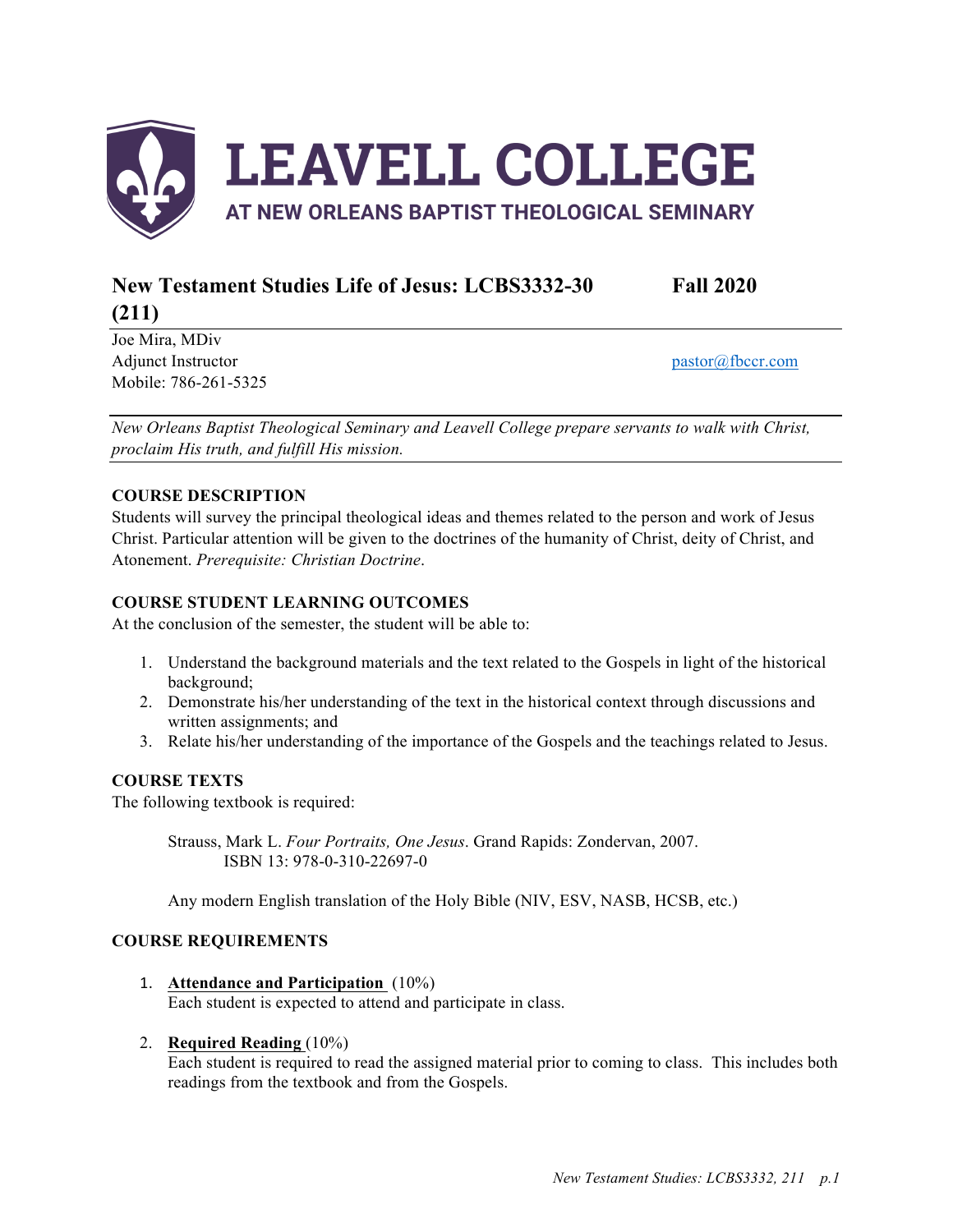#### **3. Written Assignments** (20%)

Throughout the semester, various daily assignments will be made in order to prepare for discussion or to put into practice the information.

#### **4. Four Essays** (40%)

The student will be assigned four essays throughout the semester. Each essay will be graded on content and presentation. The topics will be assigned a week before they are due.

### **5. Gospel Reports** (20%)

The student will read the four Gospels according to the schedule. Reading reports will be completed regarding the readings of the four Gospels each week. These reports are to be brought to class on Monday of each week. Late reports will not be accepted.

#### **EVALUATION**

The final evaluation for the course will be tabulated according to the following percentage breakdown:

| <b>Textbook Reading</b>  | 10%  |
|--------------------------|------|
| Written assignments      | 20%  |
| Four essays              | 40%  |
| Gospel reports           | 20%  |
| Attendance/Participation | 10%  |
|                          | 100% |

## **GRADING SCALE**

- A: 93 100
- B: 85 92
- C: 77 84
- $D: 70 76$
- F: below 70

#### **COURSE OUTLINE**

| Week           | <b>Class Dates</b> | <b>Topic/Reading</b><br>from Strauss | Gospel<br><b>Readings</b> | <b>Assignment Due Dates</b>                                    |
|----------------|--------------------|--------------------------------------|---------------------------|----------------------------------------------------------------|
|                | Aug. 24            | Intro to Course                      |                           |                                                                |
| $\overline{2}$ | Aug. 31            | Chapters 1 and 2                     | Mark 1-8                  |                                                                |
| 3              | Sept. 7            | Labor Day                            | No Class                  |                                                                |
| 4              | Sept. 14           | Chapters 3,4                         | Mark 9-16                 | Due on Blackboard by Sept. 14:<br>Essay #1                     |
| 5              | Sept. 21           | Chapter 5                            | Matt. 1-8                 | Due on Blackboard by Sept. 26:<br><b>Gospel of Mark Report</b> |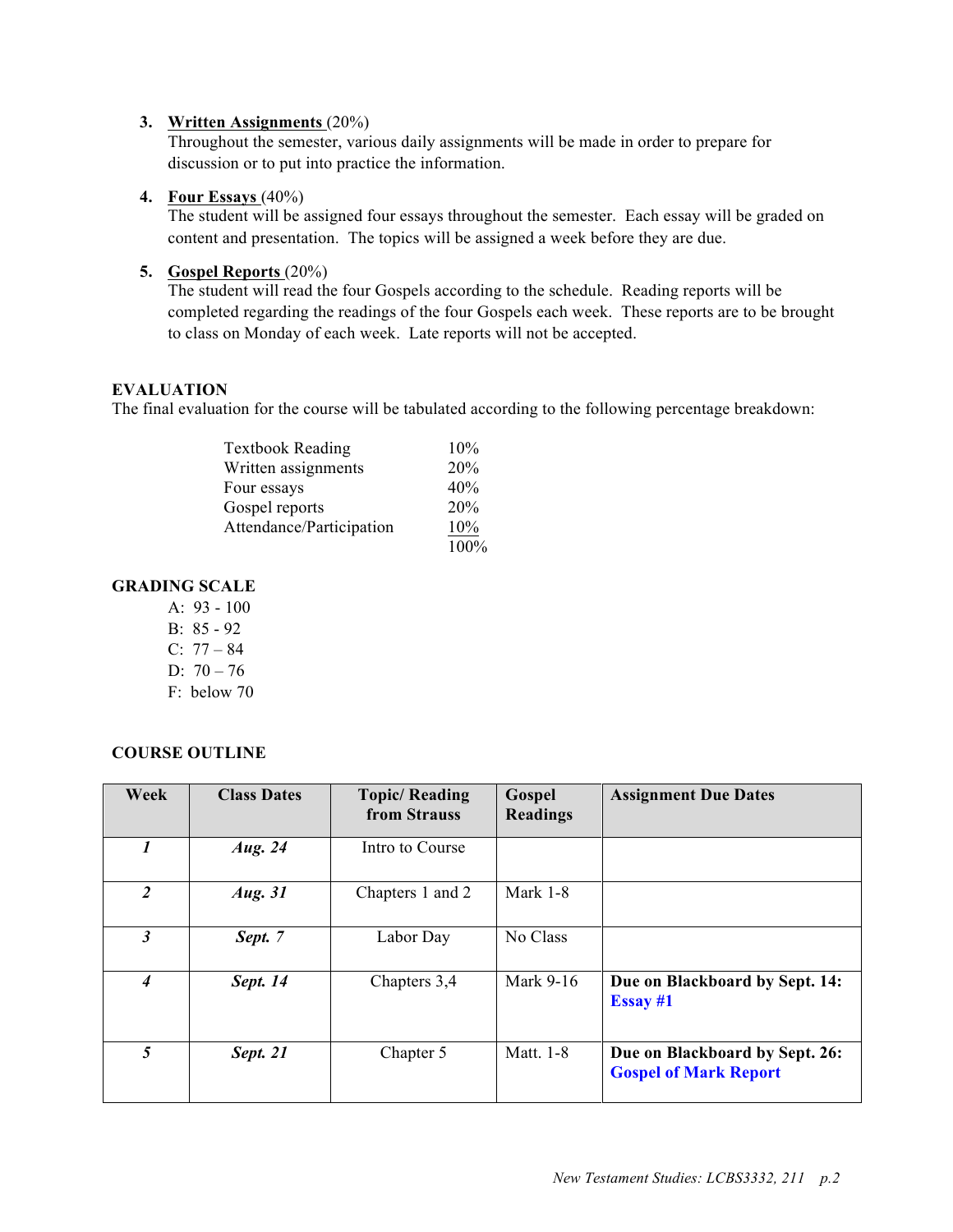| Week             | <b>Class Dates</b> | <b>Topic/Reading</b><br>from Strauss | Gospel<br><b>Readings</b> | <b>Assignment Due Dates</b>                                      |
|------------------|--------------------|--------------------------------------|---------------------------|------------------------------------------------------------------|
| 6                | Sept. 28           | Chapters 6,7                         | Matt. 9-14                |                                                                  |
| $\overline{7}$   | Oct. 5             | Chapter 8                            | Matt. 15-22               | Due on Blackboard by Oct. 10<br>Essay #2                         |
| 8                | Oct. 12            | Chapter 9                            | Matt. 23-28               | Due on Blackboard by Oct. 17:<br><b>Gospel of Matthew Report</b> |
| $\boldsymbol{9}$ | Oct. 19-24         | Fall Break-no class                  |                           |                                                                  |
| 10               | Oct. 26            | Chapter 10                           | Luke 1-8                  |                                                                  |
| 11               | Nov. 2             | Chapters 11, $\overline{12}$         | Luke 9-16                 |                                                                  |
| 12               | Nov. 9             | Chapters 13,14                       | Luke 17-24                | Due on Blackboard by Nov. 14:<br>Essay #3                        |
| 13               | Nov. 16            | Chapters 15, 16                      | John 1-7                  | Due on Blackboard by Nov. 21:<br><b>Gospel of Luke Report</b>    |
| 14               | Nov. 23-28         | <b>Thanksgiving Break</b>            |                           | No class                                                         |
| 15               | Nov. 30            | Chapters 17,18                       | John 8-12                 |                                                                  |
| 16               | Dec. 7             | Chapters 19, 20                      | John 13-21                | Due on Blackboard by Dec. 9:<br>Essay #4                         |
|                  | Dec. 14            |                                      |                           | Due on Blackboard by Dec. 14:<br><b>Gospel of John Report</b>    |

#### **ADDITIONAL COURSE INFORMATION**

- 1. *Attendance Policy*: Leavell College follows the attendance policy as stated in the Leavell College catalog.
- 2. *Policy for Late Submissions:* All late assignments will be penalized five points for the first day and one point per day thereafter, with no assignments being accepted more than one week past the due date.
- 3. *Plagiarism Policy:* A high standard of personal integrity is expected of all Leavell College students. Copying another person's work, submitting downloaded material without proper references, submitting material without properly citing the source, submitting the same material for credit in more than one course, and committing other such forms of dishonesty are strictly forbidden. *Although anything cited in three sources is considered public domain, we*